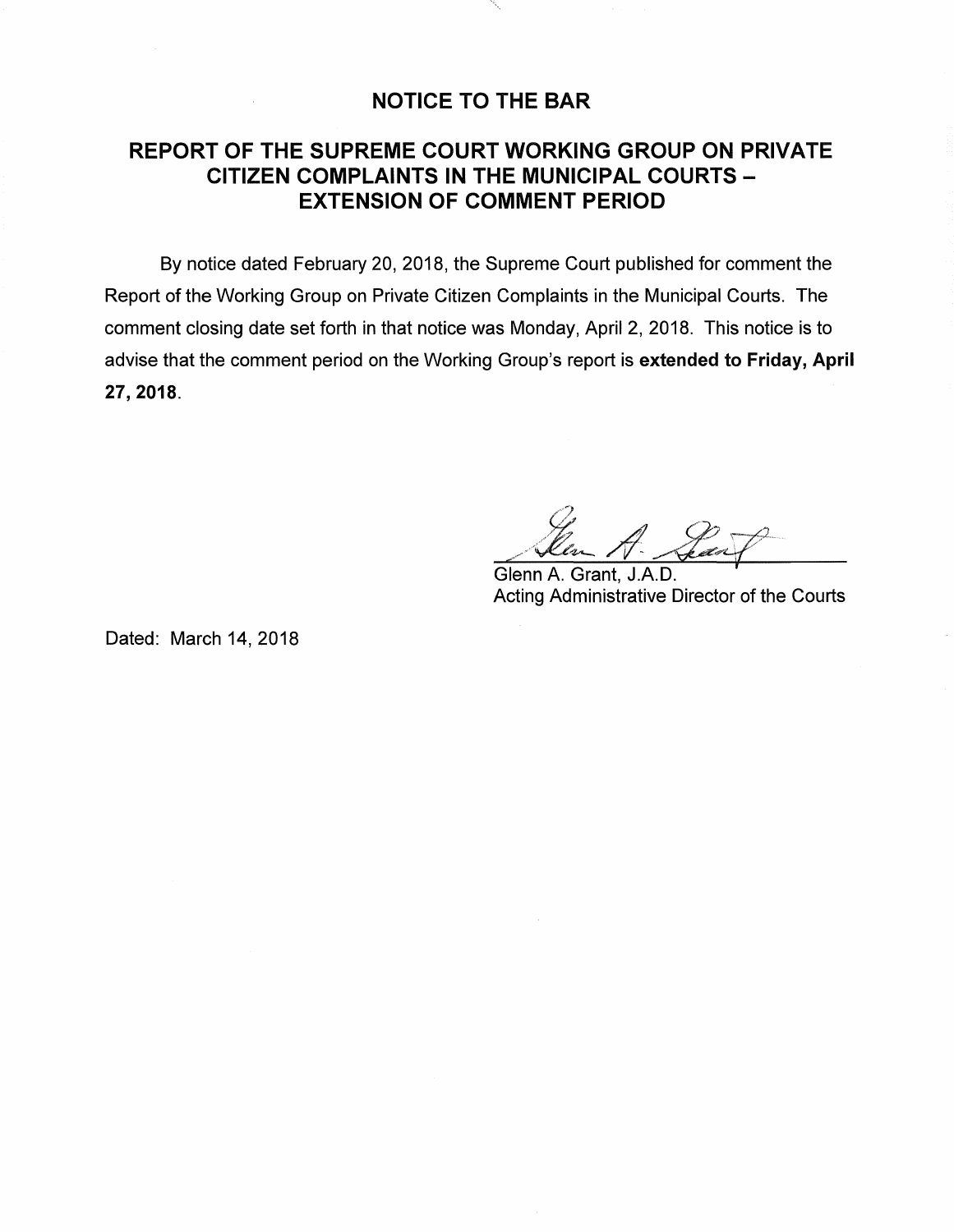## **NOTICE TO THE BAR**

## **REPORT OF THE SUPREME COURT WORKING GROUP ON PRIVATE CITIZEN COMPLAINTS IN THE MUNICIPAL COURTS -PUBLICATION FOR COMMENT**

The Supreme Court invites written comments on the December 2017 Report of the Working Group on Private Citizen Complaints in the Municipal Courts. The report is published with this notice. The full report, including its several appendices, is available on the Judiciary's internet web site at http://www.njcourts.gov/courts/supreme/reports.html.

Please send any comments on the report in writing **by April 2, 2018** to:

Glenn A. Grant, J.A.D. Acting Administrative Director of the Courts Comments on Private Citizen Complaints Report Hughes Justice Complex; P.O. Box 037 Trenton, New Jersey 08625-0037

Comments on the report may also be submitted by e-mail to the following address: Comments.Mailbox@njcourts.gov.

The Supreme Court created the Working Group to make recommendations on the following questions: (1) Should private citizen complaints continue to be accepted by the Municipal Courts?; (2) Should limitations be placed on the types of matters for which a private citizen complaint can be filed and/or against whom?; (3) Should some form of screening, either by law enforcement or some other form, be required prior to a judicial officer making a probable cause determination?

The Working Group focused on R. 7:2-1 (b) ("Acceptance of Complaint"), which provides that "[t]he municipal court administrator or deputy court administrator shall accept for filing every complaint made by any person." There has not been an examination of the requirement to accept all citizen complaints since 1988. The Working Group's discussions centered "on the acceptance of the complaint by the Municipal Court and the process that occurs before the Complaint-Warrant or summons is issued." The Working Group's recommendations, set forth in more detail in the report, are as follows:

Recommendation 1 {Substantive Rule Amendment): Every complaint made by any person should continue to be accepted for filing, however R. 7:2-1(b) and R. 3:2-1(a) should be amended to clarify that mere acceptance of the complaint for filing does not mean that a finding of probable cause has been made or that the Complaint-Warrant (CDR-2) or summons has been issued.

Recommendation 2 {Clarifying/Housekeeping Rule Amendments): R. 7:2- 2(a)(1) should be amended to remove the reference to dismissing a complaint where a judge finds no probable cause or where the statutory time limitation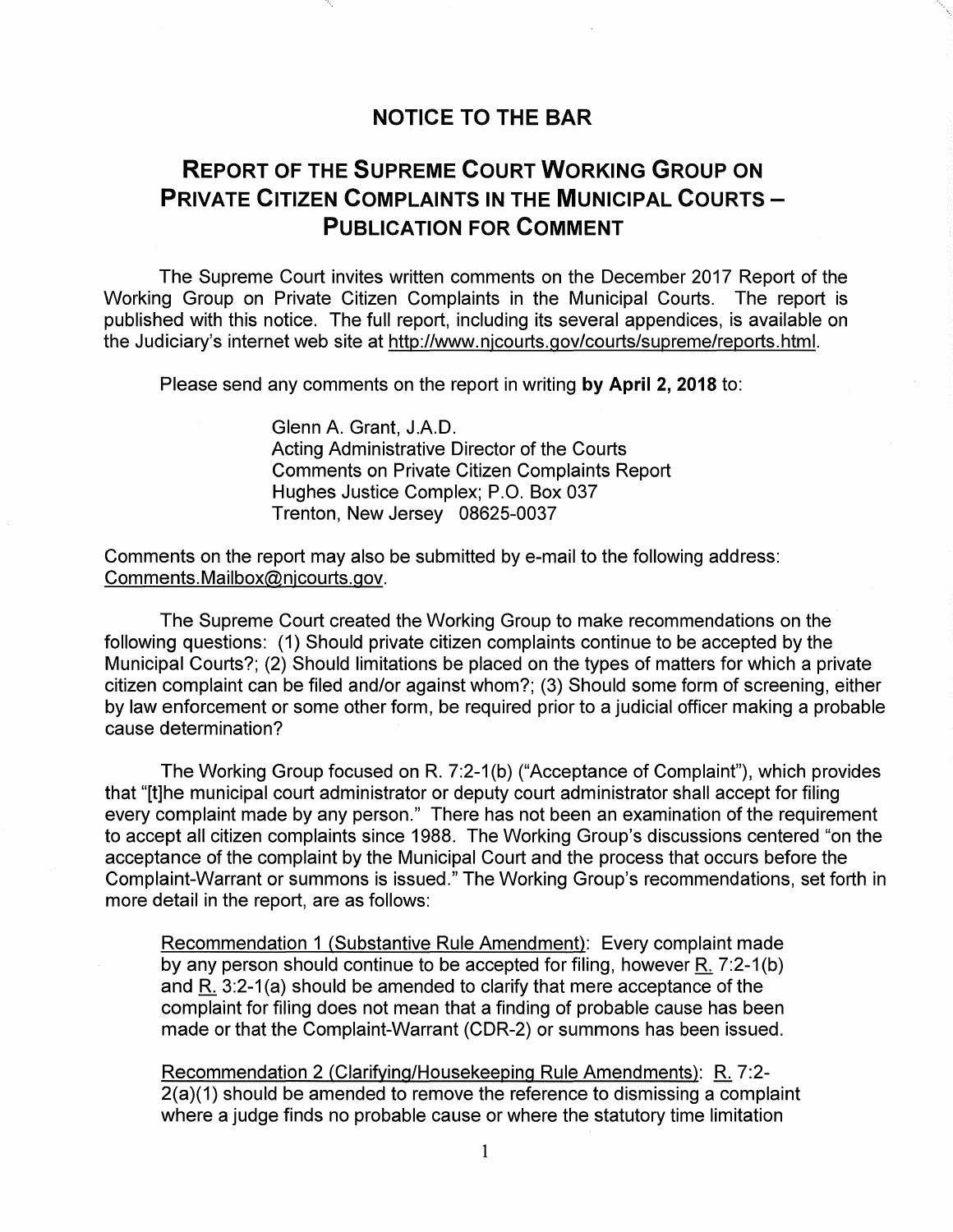to issue a Complaint-Warrant (CDR-2) or summons has expired. Instead, the judge should be directed to not issue the Complaint-Warrant (CDR-2) or summons. Where a no probable cause finding is made and a Complaint-Warrant or summons does not issue, the complaint should not be kept in a held status. In addition, duplicative rule language should be removed and an incorrect cross-reference should be corrected.

Recommendation 3 (Substantive Rule Amendment): New subparagraphs should be created at the beginning of  $\underline{R}$ . 7:2-2 that clearly define probable cause. For purposes of clarity, the rule should be restructured so that probable cause is no longer buried in R. 7:2-2(a)(1 ). In addition, a crossreference to the current exceptions to finding probable cause (i.e., law enforcement summons on complaint and code enforcement officer summons on a complaint) should be added.

Recommendation 4 (Substantive Rule Amendment): R. 7:2-2(a)(1) should be amended to provide that a judge or authorized municipal court administrator or deputy court administrator (judicial officer) may issue a Complaint-Warrant (CDR-2) or a summons charging a disorderly persons offense, petty disorderly persons offense or any other non-disorderly persons offense within the jurisdiction of the Municipal Court made by a private citizen. In addition, the rule should add a provision that a judge only may issue a CDR-2 or summons charging any indictable offense made by a private citizen.

Recommendation 5 (Substantive Rule Amendment): R. 7:2-2 should be amended to provide that prior to issuance, the Complaint-Warrant or summons must be reviewed by a county prosecutor on private citizen complaints charging disorderly persons offenses against a: (i) party official or public servant as defined in N.J.S.A. 2C:27-1(e) and (g); (ii) a candidate or nominee for public office as defined in N.J.S.A. 19:1-1; or (iii) a judicial nominee. The county prosecutor can either approve ( decide to move forward with the matter), disapprove (decide to not pursue charges/prosecute matter), or modify the charge.

Recommendation 6 (Substantive Rule Amendment): R. 7:2-2 should be amended to provide that prior to issuance, the Complaint-Warrant or summons must be reviewed by a county prosecutor on private citizen complaints charging any indictable offense against any individual. The county prosecutor can either approve ( decide to move forward with the matter), disapprove (decide to not pursue charges/prosecute matter), or modify the charge. Part Ill rules should mirror the Part VII proposed rule amendments on indictables.

Recommendation 7 (Clarifying Amendment): R. 7:2-2 should be amended to clarify that a CDR-2 or summons charging any offense made by a private citizen may be issued if it appears from the complaint, affidavit, certification, citizen complaint information form, or testimony that there is probable cause. The finding of probable cause shall be noted on the face of the CDR-2 or